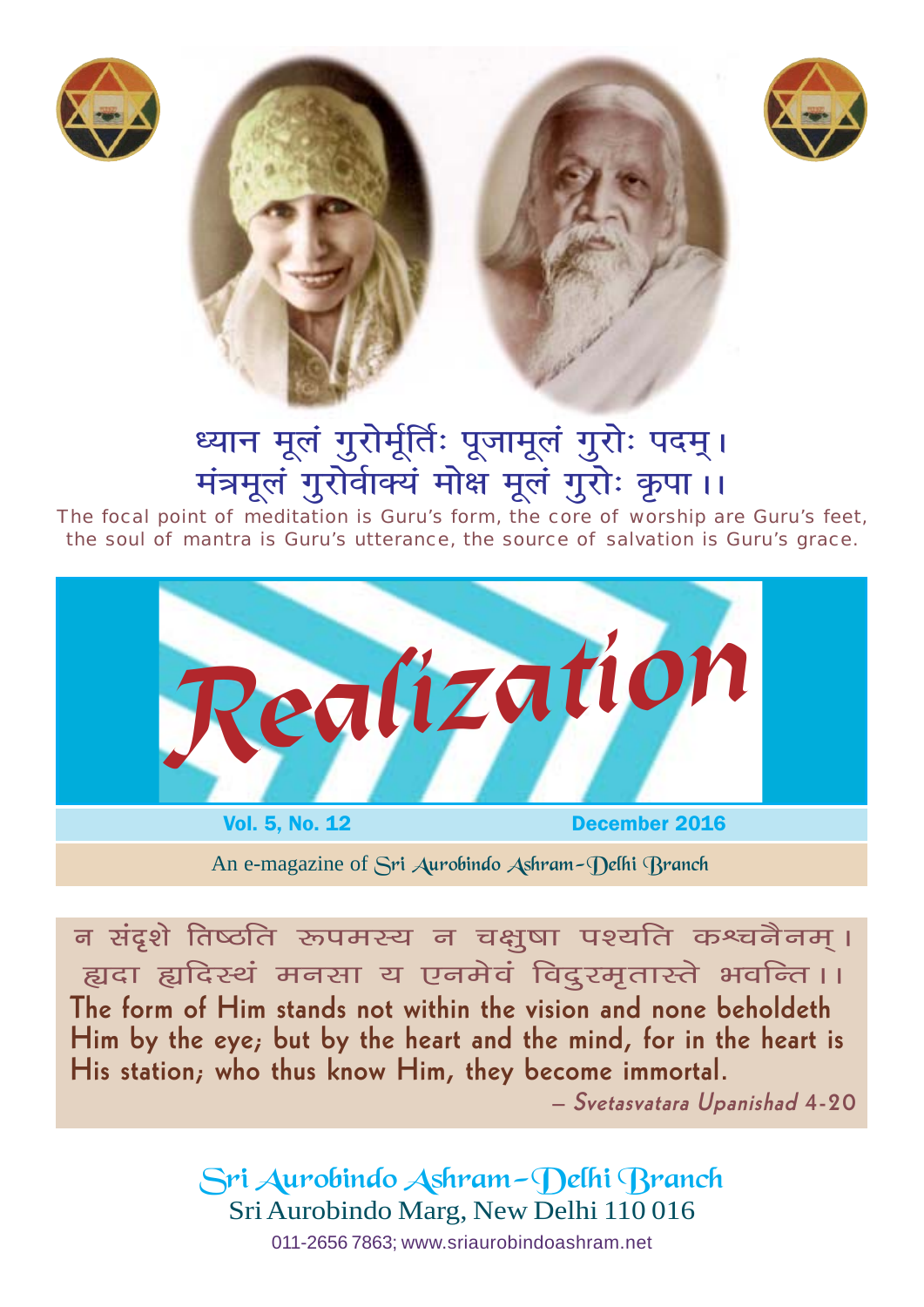# Ongoing & Forthcoming Events December 2016

| Meditation & Satsang venue: Meditation Hall                                                                               |                                                 |                                     |                             |                              |                                               |
|---------------------------------------------------------------------------------------------------------------------------|-------------------------------------------------|-------------------------------------|-----------------------------|------------------------------|-----------------------------------------------|
|                                                                                                                           | <b>Monday - Saturday</b>                        | $7 - 7:30 \text{ pm}$               |                             | <b>Collective Meditation</b> |                                               |
|                                                                                                                           | Sunday Meditation & Discourses 10:00 - 11:30 am |                                     |                             |                              |                                               |
| <b>Dec 04</b>                                                                                                             | Hamare Prashn, Sri Maa ke Uttar                 |                                     |                             |                              | <b>Ms. Aparna Roy</b>                         |
| <b>Dec 11</b>                                                                                                             | Ego was the Helper, Ego is the Bar              |                                     |                             |                              | <b>Dr. Mithu Pal</b>                          |
| 'The Call of the Impossible' - A sonnet by Sri Aurobindo<br><b>Dec 18</b>                                                 |                                                 |                                     | <b>Shri Prashant Khanna</b> |                              |                                               |
| The Vital Forces and its Sources (Based on The Great Adventure pp. 134-135)<br><b>Dec 25</b><br><b>Dr. Ramesh Bijlani</b> |                                                 |                                     |                             |                              |                                               |
| <b>Other Programs</b>                                                                                                     |                                                 |                                     |                             |                              |                                               |
| <b>Dec 10-11</b>                                                                                                          | 8:00 am–12:30 pm                                |                                     |                             |                              | <b>Yoga Hall</b> Orientation to Integral Yoga |
| Contact: 011-2656 7863; <contact@aurobindoonline.in></contact@aurobindoonline.in>                                         |                                                 |                                     |                             |                              |                                               |
| <b>December 16</b>                                                                                                        | $6:30 \text{ pm}$                               | Bhajan Sandhya Ms. Sowmya Narayanan |                             |                              |                                               |
| Contact: 011-2656 7863; <contact@aurobindoonline.in></contact@aurobindoonline.in>                                         |                                                 |                                     |                             |                              |                                               |
| <b>Ongoing Classes venue: Meditation Hall</b>                                                                             |                                                 |                                     |                             |                              |                                               |
| <b>Wednesday</b>                                                                                                          |                                                 | 11:30 am-12:30 pm                   | <b>Bhagyad Gita</b>         |                              | <b>Shri Prashant Khanna</b>                   |

Sunday (Except 18th) 11:30 am–12:30 pm Savitri Shri Prashant Khanna

*Contact: 011-2656 7863; 2651 7426*

## The Mother's Integral Health Centre Activities

(Phone 011-2685 8563, Sanjeeb: 88005 52685, Mrs. Bhatia: 93122 65447 ; <tmihc2000@yahoo.co.in>

| <b>General O.P.D.</b>         | <b>Daily</b>                                            | $8:30-9:30$ am                                  | $2:30-3:30$ pm                            |
|-------------------------------|---------------------------------------------------------|-------------------------------------------------|-------------------------------------------|
|                               |                                                         | <b>Speciality Clinics - By Appointment Only</b> |                                           |
| Tue/Thu/Sat                   | <b>Accupressure</b>                                     | Tue/Thu/Sat                                     | <b>Ayurveda</b>                           |
| Tue/Thu/Fri<br><b>Mon-Sat</b> | <b>Clinical Psychology</b><br><b>Mind Body Medicine</b> | Mon-Sat (11am-1pm)<br>Mon/Wed/Thu/Fri           | <b>Physiotherapy</b><br><b>Homeopathy</b> |
| <b>Tue</b>                    | <b>Orthopaedics</b>                                     | Tue/Thu/Sat                                     | <b>Naturopathy</b>                        |
| <b>Monday</b>                 | <b>Ophthalmology (Eye)</b>                              | Tue/Thu                                         | <b>Dental</b>                             |
| Wed/Thu                       | <b>General Surgery</b>                                  | <b>Tuesday</b>                                  | <b>Psychiatry</b>                         |
| Tue/Thu                       | <b>Gynecology</b>                                       |                                                 |                                           |

Integrated Health Services : Tailor-made packages of 4 hrs./day (Tu/Th/Sa)

Includes: Ayurveda, Naturopathy, Yogasana, Pranayama, Accupressure, Eye Exercise, Integral Health Consultation

| December 4 & 18  | $6 - 7$ am         | Mahamrityunjaya Havan & Gita Paath                      |                              |  |
|------------------|--------------------|---------------------------------------------------------|------------------------------|--|
| Tue/Wed/Fri      | $7:00-7:45$ am     | Yogasana class for MIS/MBK                              | <b>Ms. Preeti Bhardwaj</b>   |  |
| Mon/Wed/Fri      | $8-9$ am           | <b>Yogasana class</b>                                   | <b>Ms. Monica Srivastava</b> |  |
| Mon/Wed/Fri      | $9:45-10:45$ am    | <b>Yoga for Senior Citizens</b>                         | <b>Ms. Sapna Mukherjee</b>   |  |
| Mon/Wed/Fri      | $11$ am $-12$ noon | <b>Yogasanaclass</b>                                    | Dr. Aparajita Rath           |  |
| Tue/Thu/Sat      | $4 - 5$ pm         | <b>Yogasanaclass</b>                                    | <b>Shri Deepak Jhamb</b>     |  |
| Tue/Fri          |                    | <b>Contentment Building Month for Individual/Family</b> | <b>Ms. Neha Bhimwal</b>      |  |
| <b>Dec 24-29</b> | $8:00$ am          | <b>Integral Eye Exercise Camp</b>                       |                              |  |

Contact: 011-2685 8563; Madhu 92683 84794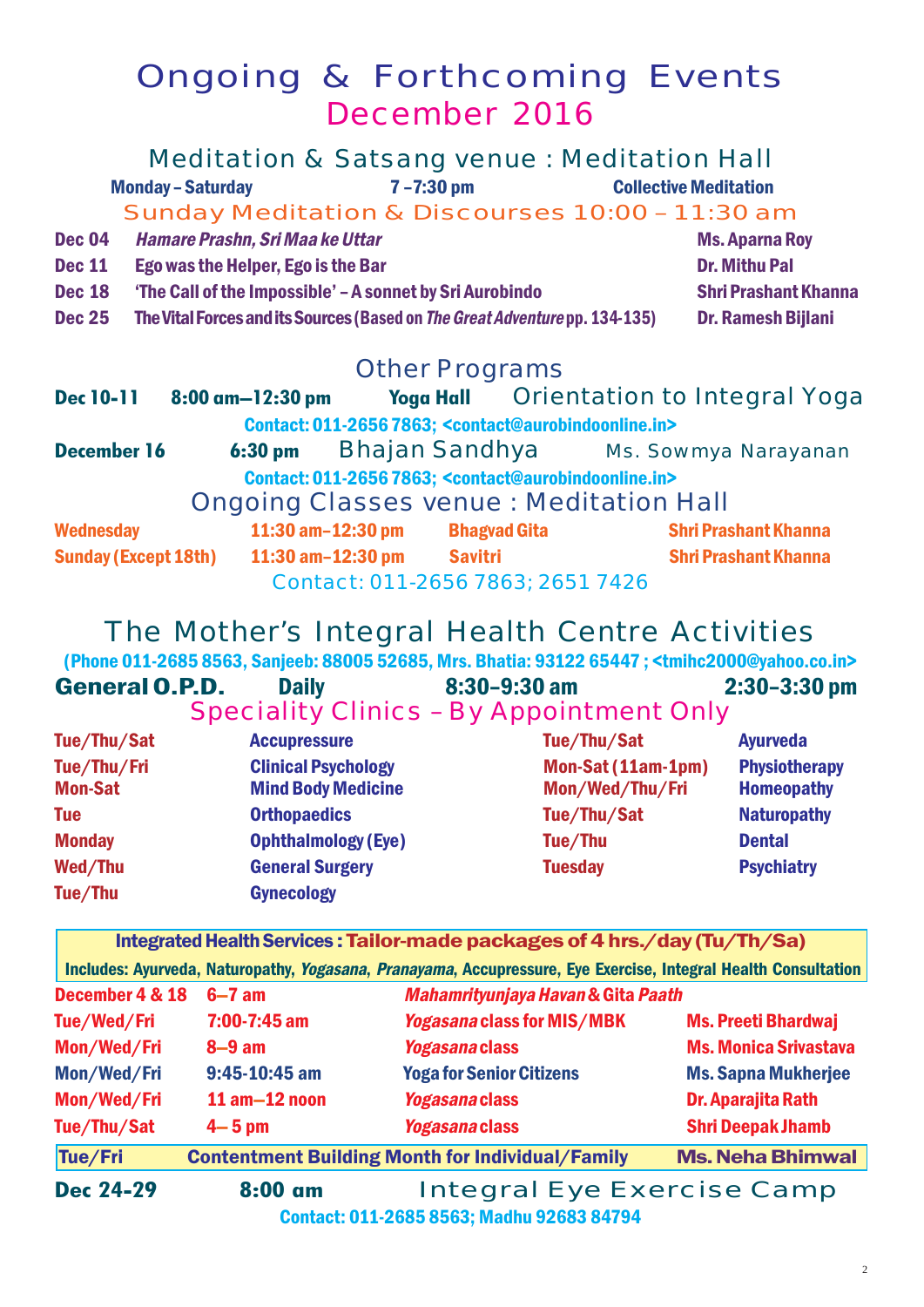### 2017 – Year of the Mind : Clean Mind Programme **At Delhi Ashram Health Centre; From Jan 2017 every Sunday; Time: 9am to 1pm** Workshops on Traditional & Non-Traditional Practices to enhance Mental Enrichment Psychiatric Services especially for Teenagers; Physical culture – Yoga/Exercise/Games Chanting; Shramdan; Contentment Scoring

Planning in process for : Ramgarh, Nainital, Rishikesh (Uttarakhand); Kechla (Odisha); Dhankot (Haryana); Bhiwadi (Rajasthan); Ghaziabad (U.P.) For information and registration contact: 011 2685 8563; <tmihc2000@yahoo.co.in>

### **January 2017: Schedule of talks**

| 1 <sup>st</sup> January  | <b>Mindfulness - Thought Action Connect</b> | Dr. Urvashi       |
|--------------------------|---------------------------------------------|-------------------|
| 8 <sup>th</sup> January  | Full Life - the Ayurveda way                | Dr. S. Katoch     |
| $15th$ January           | Mind sees through the Eyes                  | Mrs. C. Bhatia    |
| $22nd$ January           | <b>Worship Life - Vedic Chanting</b>        | Dr. Shardha Batra |
| 29 <sup>th</sup> January | Suffering is also a form of Grace           | Dr. Neha Bhimwal  |

Ongoing Classes venue: The Mother's Integral Health Centre Rm 15J

| <b>Monday</b> | $2:30 - 3:30$ pm | Vivekachoodamani                                                                         | <b>Dr. Tarun Baveja</b> |
|---------------|------------------|------------------------------------------------------------------------------------------|-------------------------|
| Wed/Fri       | $2:30 - 3:30$ pm | Chhandogya Upanishad                                                                     | <b>Dr. Tarun Baveja</b> |
|               |                  | Contact: 011-2685 8563; Aradhana <aradhana.archer@gmail.com></aradhana.archer@gmail.com> |                         |

# Matri Kala Mandir CLASS SCHEDULE

| Mon/Fri/Sat       | $3:00 - 6:00$ pm | <b>Hindusthani Classical Vocal</b>                                                             | <b>Shri Kshitij Mathur</b>        |
|-------------------|------------------|------------------------------------------------------------------------------------------------|-----------------------------------|
| Wed/Sat           | $3:30-6:30$ pm   | <b>Hindusthani Classical Vocal</b>                                                             | <b>Shri Kshitij Mathur</b>        |
| Tue/Thu           | $4:00 - 5:00$ pm | <b>Hindusthani Classical Vocal</b>                                                             | <b>Smt. Premsheela</b>            |
| <b>Mon to Sat</b> | $4:00 - 6:30$ pm | <b>Music for The Soul</b>                                                                      | <b>Km. Karunamayee</b>            |
| Wed/Fri           | $4:00 - 6:00$ pm | <b>Hindusthani Classical Vocal</b>                                                             | <b>Shri Shiv Prasad Rao</b>       |
| Wed/Sat           | $3:30 - 6:30$ pm | <b>Carnatic Vocal</b>                                                                          | <b>Smt Jalaja Shankar</b>         |
| Wed/Thu           | 4:00-6:30 pm     | <b>Tabla</b>                                                                                   | <b>Shri Vijay Shankar Mishra</b>  |
| Wed/Fri           | $4:00 - 6:30$ pm | <b>Sitar</b>                                                                                   | <b>Shri Neel Ranjan Mukherjee</b> |
| Mon/Fri           | $3:30 - 5:30$ pm | <b>Flute</b>                                                                                   | <b>Shri Himanshu Dutt</b>         |
| Mon/Fri           | $3:30 - 5:30$ pm | <b>Violin</b>                                                                                  | Dr. Ranjan Srivastav              |
| Mon/Wed/Fri       | $3:30-6:00$ pm   | <b>Hawaian Guitar &amp; Key Board</b>                                                          | <b>Shri Neel Ranjan Mukherjee</b> |
| Tue/Thu           | $3:30 - 5:30$ pm | <b>Spanish Guitar</b>                                                                          | <b>Shri Jagdish Kumar</b>         |
| Mon/Wed           | $4:00 - 6:00$ pm | <b>Bharata Natyam</b>                                                                          | Smt Rajeswari Natarajan           |
| Tue/Thu           | $4:00 - 6:30$ pm | <b>Kathak Nritya</b>                                                                           | <b>Smt. Raksha Singh</b>          |
| Wed/Sat           | $4:00 - 6:30$ pm | <b>Kathak Nritya</b>                                                                           | <b>Km. Anjali Saini</b>           |
| Mon/Fri           | $3:30 - 5:00$ pm | <b>Odissi Nritya</b>                                                                           | <b>Shri Dibakar Khuntia</b>       |
| Mon/Fri           | 4:00-5:30 pm     | <b>Painting</b>                                                                                | <b>Smt. Tatini Sengupta Ray</b>   |
| Tue/Thu           | 4:00-6:00 pm     | <b>Painting</b>                                                                                | <b>Shri Tapan Ch. Bhowmick</b>    |
| Tue/Thu/Sat       | 4:00-6:00 pm     | <b>Table Tennis</b>                                                                            | <b>Shri Gulshan Rai Khera</b>     |
| <b>Mon to Sat</b> | $4:30 - 5:30$ pm | <b>Taekwondo</b>                                                                               | <b>Shri Arshad Hashish</b>        |
| Tue/Thu/Sat       | 4:30-5:30 pm     | <b>Basketball (M.I.S. students)</b>                                                            | <b>Shri Hridesh Rawal</b>         |
|                   |                  | Contact: 011-3242 5661; 2656 7863; <matrikalamandir67@gmail.com></matrikalamandir67@gmail.com> |                                   |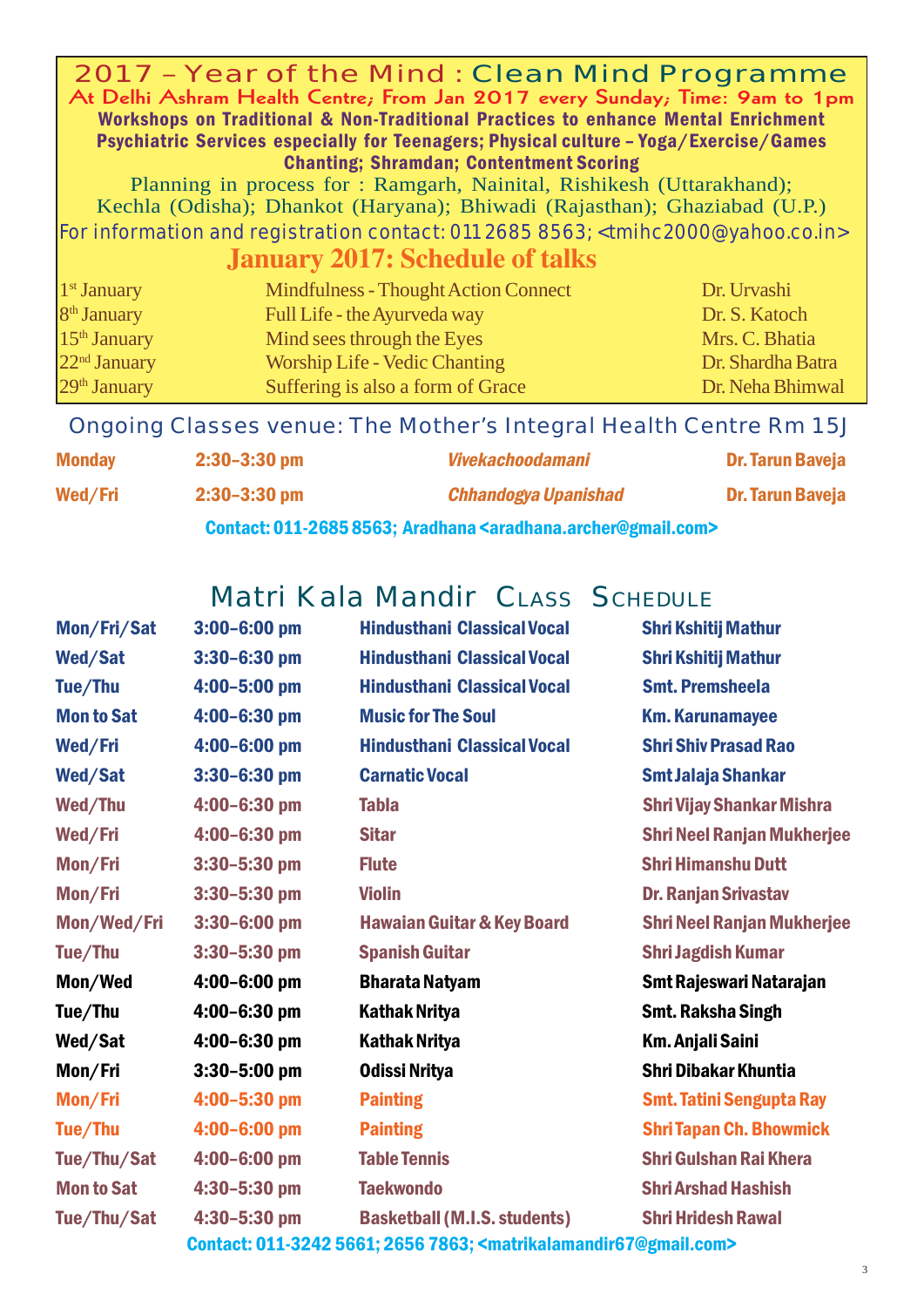### 5 December Anniversary of Sri Aurobindo's *Mahasamadhi* Day

**To Thee who hast been the material envelop of our Master, to Thee our infinite gratitude. Before Thee who hast done so much for us, who hast worked, struggled, suffered, hoped, endured so much, before Thee who hast willed all, attempted all, prepared, achieved all for us, before Thee we bow down and implore that we may never forget, even for a moment, all we owe to Thee. – The Mother**



**A spangled cosmos yawned, An age of splendours dawned, As a Seer's vision-wand Struck bare all secrecy.**

**But thrilling the inner space, A sovereign will did trace Soul-glowing orbits of grace For Matter's victory.**

**Path-finding of the Unknown, Path-unwinder of the Unknown, 'Twas given to thee alone To dare all and to be.** – *Naresh Bahadur*



Sri Aurobindo's sacred relics enshrined 5 December 1957 at Delhi Ashram

9 December Anniversary of Sri Aurobindo's *Samadhi* Day

31 December 11:30 P.M. Welcome New Year ! Meditation Hall

For program details please visit : www.sriaurobindoashram.net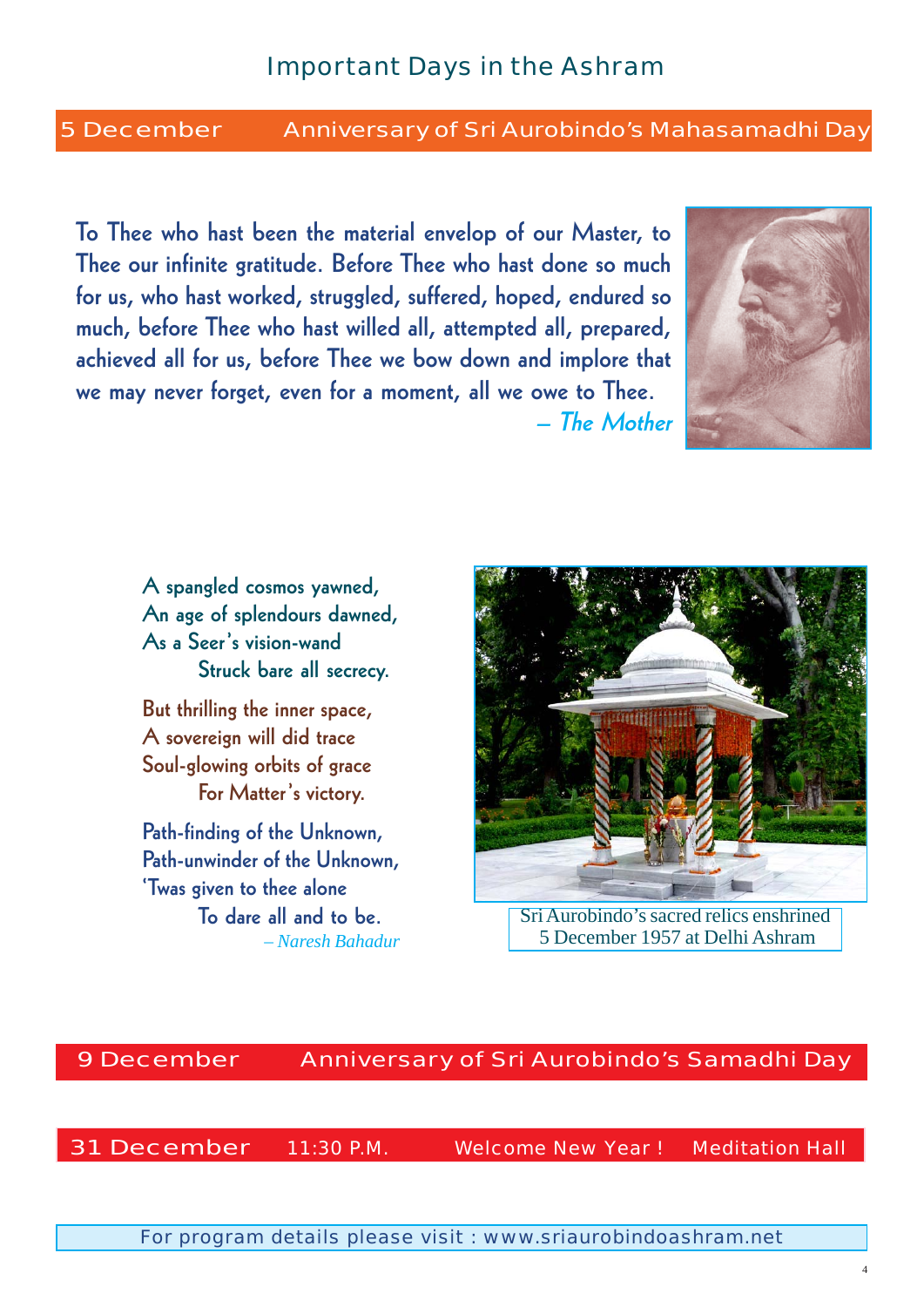# The Ultimate Knowledge

There are two necessities of Nature's workings which seem always to intervene in the greater forms of human activity, whether these belong to our ordinary fields of movement or seek those exceptional spheres and fulfilments which appear to us high and divine. Every such form tends towards a harmonised complexity and totality which again breaks apart into various channels of special effort and tendency, only to unite once more in a larger and more puissant synthesis. Secondly, development into forms is an imperative rule of effective manifestation; yet all truth and practice too strictly formulated becomes old and loses much, if not all, of its virtue; it must be constantly renovated by fresh streams of the spirit revivifying the dead or dying vehicle and changing it, if it is to acquire a new life. To be perpetually reborn is the condition of a material immortality. We are in an age, full of the throes of travail, when all forms of thought and activity that have in themselves any strong power of utility or any secret virtue of persistence are being subjected to a supreme test and given their opportunity of rebirth...

The progressive self-manifestation of Nature in man, termed in modern language his evolution, must necessarily depend upon three successive elements. There is that which is already evolved; there is that which, still imperfect, still partly fluid, is persistently in the stage of conscious evolution; and there is that which is to be evolved and may perhaps be already displayed, if not constantly, then occasionally or with some regularity of recurrence, in primary formations or in others more developed and, it may well be, even in some, however rare, that are near to the highest possible realisation of our present humanity...

The evolution which we observe and of which we are the terrestrial summit may be considered, in a sense, as an inverse manifestation, by which these supreme Powers in their unity and their diversity use, develop and perfect the imperfect substance and activities of Matter, of Life and of Mind so that they, the inferior modes, may express in mutable relativity an increasing harmony of the divine and eternal states from which they are born. If this be the truth of the universe, then the goal of evolution is also its cause, it is that which is immanent in its elements and out of them is liberated. But the liberation is surely imperfect if it is only an escape and there is no return upon the containing substance and activities to exalt and transform them. The immanence itself would have no credible reason for being if it did not end in such a transfiguration. But if human mind can become capable of the glories of the divine Light, human emotion and sensibility can be transformed into the mould and assume the measure and movement of the supreme Bliss, human action not only represent but feel itself to be the motion of a divine and non-egoistic Force and the physical substance of our being sufficiently partake of the purity of the supernal essence, sufficiently unify plasticity and durable constancy to support and prolong these highest experiences and agencies, then all the long labour of Nature will end in a crowning justification and her evolutions reveal their profound significance...

She has [already] effected.. a working compromise between the inertia of matter and the active Life that lives in and feeds on it, by which not only is vital existence sustained, but the fullest developments of mentality are rendered possible. This equilibrium constitutes the basic status of Nature in man and is termed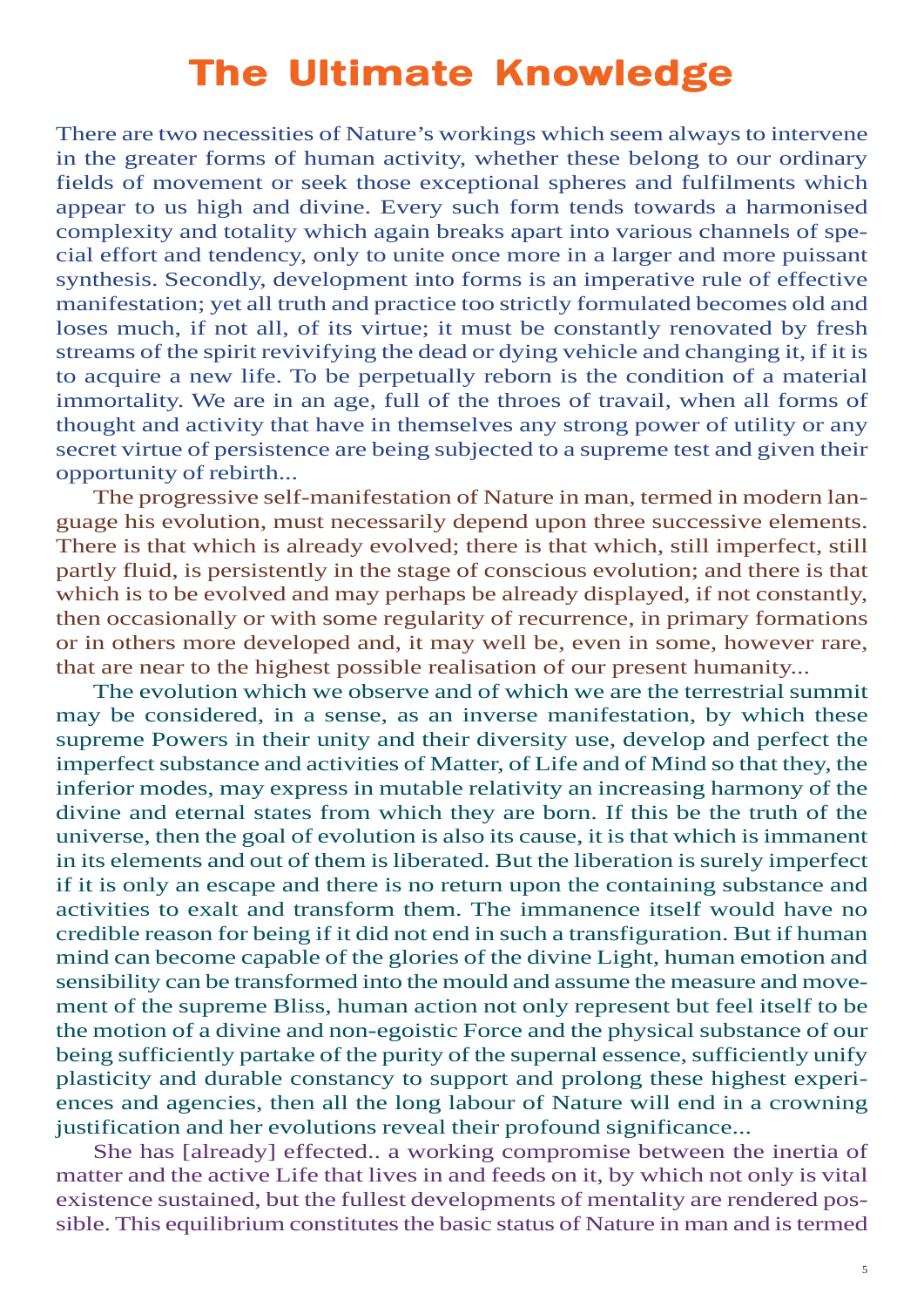in the language of Yoga his gross body composed of the material or food sheath and the nervous system or vital vehicle**1**...

If, then, this inferior equilibrium is the basis and first means of the higher movements which the universal Power contemplates and if it constitutes the vehicle in which the Divine here seeks to reveal Itself, if the Indian saying is true that the body is the instrument provided for the fulfilment of the right law of our nature, then any final recoil from the physical life must be a turning away from the completeness of the divine Wisdom and a renunciation of its aim in earthly manifestation. Such a refusal may be, owing to some secret law of their development, the right attitude for certain individuals, but never the aim intended for mankind. It can be, therefore, no integral Yoga which ignores the body or makes its annulment or its rejection indispensable to a perfect spirituality. Rather, the perfecting of the body also should be the last triumph of the Spirit and to make the bodily life also divine must be God's final seal upon His work in the universe. The obstacle which the physical presents to the spiritual is no argument for the rejection of the physical; for in the unseen providence of things our greatest difficulties are our best opportunities. A supreme difficulty is Nature's indication to us of a supreme conquest to be won and an ultimate problem to be solved; it is not a warning of an inextricable snare to be shunned or of an enemy too strong for us from whom we must flee.

Equally, the vital and nervous energies in us are there for a great utility; they too demand the divine realisation of their possibilities in our ultimate fulfilment. The great part assigned to this element in the universal scheme is powerfully emphasised by the catholic wisdom of the Upanishads. "As the spokes of a wheel in its nave, so in the Life-Energy is all established, the triple knowledge and the Sacrifice and the power of the strong and the purity of the wise. Under the control of the Life-Energy is all this that is established in the triple heaven."**2** It is therefore no integral Yoga that kills these vital energies, forces them into a nerveless quiescence or roots them out as the source of noxious activities. Their purification, not their destruction,—their transformation, control and utilisation is the aim in view with which they have been created and developed in us...

For here in man we have a distinction which is of the utmost importance. He has in him not a single mentality, but a double and a triple, the mind material and nervous, the pure intellectual mind which liberates itself from the illusions of the body and the senses, and a divine mind above intellect which in its turn liberates itself from the imperfect modes of the logically discriminative and imaginative reason...

The ultimate knowledge is that which perceives and accepts God in the universe as well as beyond the universe; the integral Yoga is that which, having found the Transcendent, can return upon the universe and possess it, retaining the power freely to descend as well as ascend the great stair of existence. For if the eternal Wisdom exists at all, the faculty of Mind also must have some high use and destiny. That use must depend on its place in the ascent and in the return and that destiny must be a fulfilment and transfiguration, not a rooting out or an annulling.

– *Sri Aurobindo*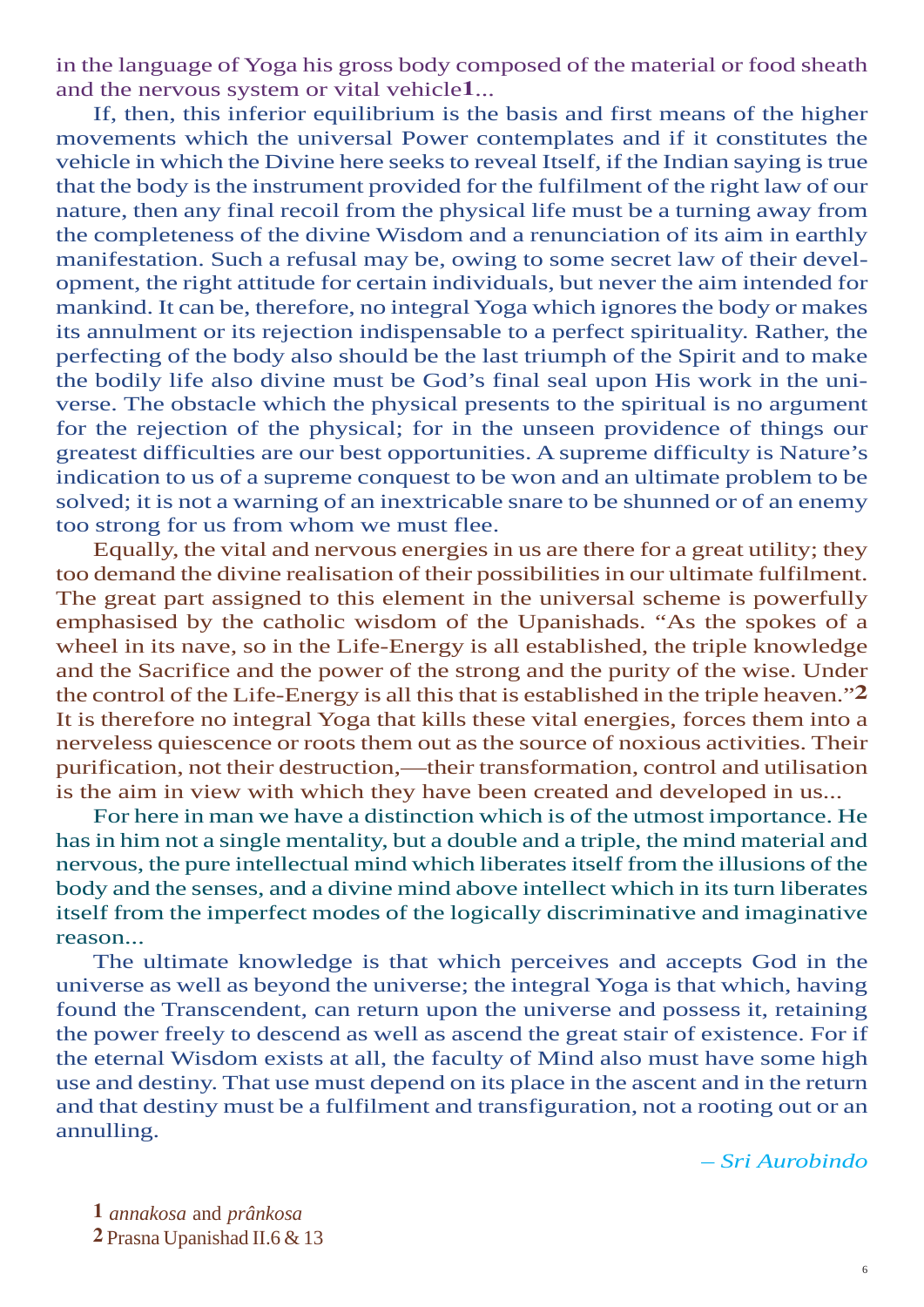## Activities during October 16, 2016 – November 15, 2016

**INTEGRAL EYE EXERCISE CAMP** : The 113<sup>th</sup> Integral Eye Exercise Camp was conducted at The Mother's Integral Health Centre (TMIHC) from October 22-27, 2016. In a manner similar to the registrations at the School for Perfect Eyesight of Sri Aurobindo Ashram, Puducherry, seekers for entry into the Defence Forces of India or related institutions are beginning to be cognizant of the Vision Improvement program at TMIHC also. One of the participants in the present camp has this to say: "I was selected for NDA... course for flying branch in Indian Air Force. So, I faced the Medicals and they unfit me due to Myopia in my right eye. I tried and took suggestions from many, and one day, I came to know about this eye camp. So, I tried it for 5 days. The whole course was very beneficial and I have very soothing effect on my eyes, especially after the cold pack and there was a positive attitude in my mind to face the re-medical with confidence." (H.Y.) Another hopeful camper wrote: "Before coming here my eyes was very weak & specs of 2.75 I was wearing, but after doing your 6 days workshop, I am feeling bright eyesight (better than before) & hoping to reduce my number by continuously practicing all your exercises. Thanks for helping me for my eyes. I am very glad to come here and want to come again in your coming workshop." (N.S.)

**VISITORS FROM ITALY** : A group of 9 yoga enthusiasts from Italy led by Mr. Gian

Antonio Fabris and Ms. Letizia Vercellotti, during their stay in the Ashram, had two sessions on October 28-29, 2016, with Dr. Ramesh Bijlani on an introduction to the life-affirming spiritual philosophy of Sri Aurobindo and the Mother, and how it helps us live a life full of love, peace, joy and fulfillment.







### **DIPAWALI 2016 CELEBRATION** : Dipawali, the festi-

val of light, was celebrated as usual without crackers in the campus on October 30, 2016. Creativity of Ashram community got an avenue of expression in the Rangolis and decorations *(Pix 3- 7)*, and tasty meals served in the

Dining Hall. Presumably due to the heavy smog in the city, an unusual number of guests joined us for the celebrations this year. Youngsters of the Ashram indulged in fun games in the forenoon. Ms Sapna

Mukherjee, with accompaniment by Shri Fateh Singh on tabla, presented a bevy of Rama bhajans during



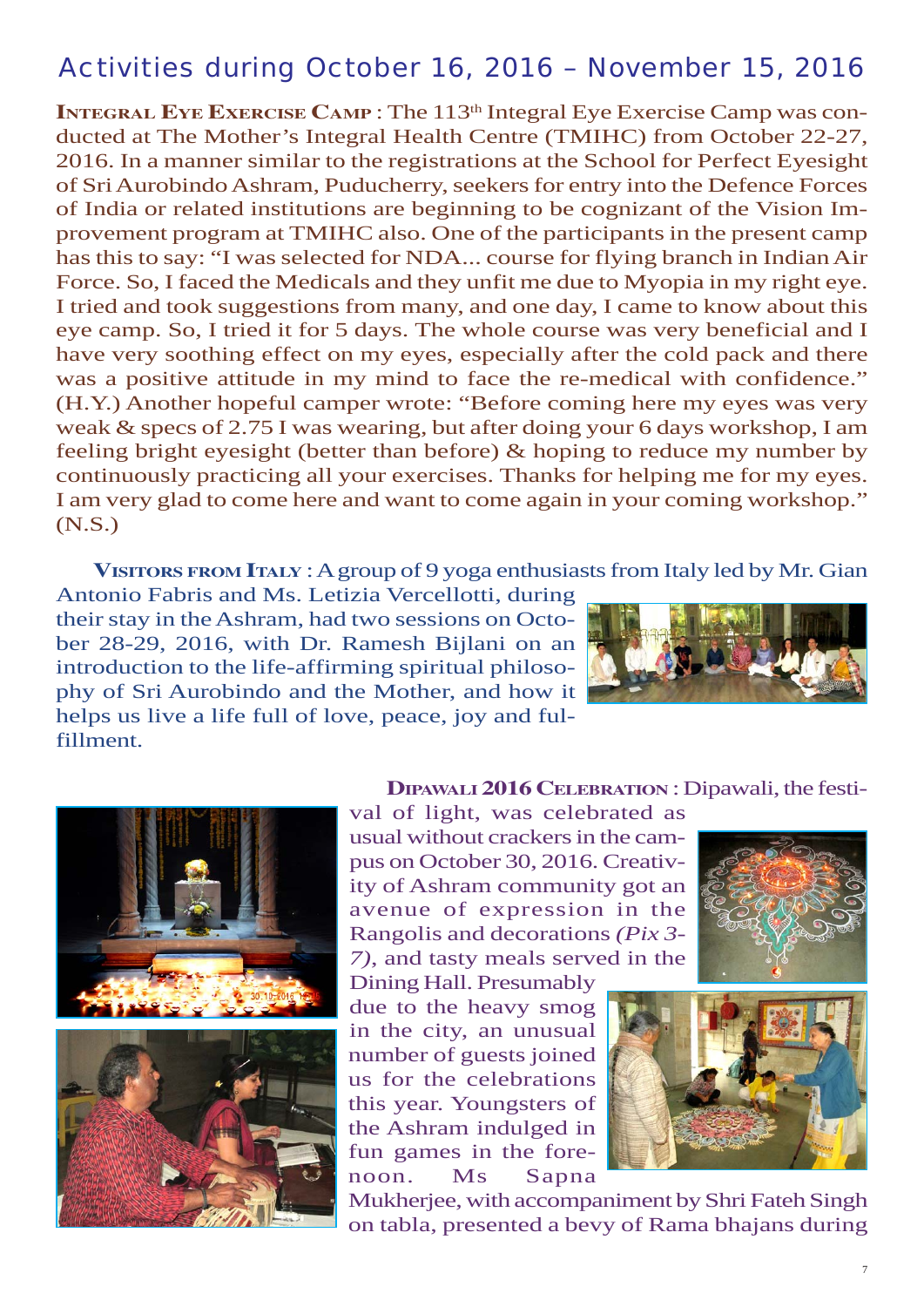the Sunday Satsang in the Meditation Hall. Dr. Ramesh Bijlani then gave a talk on '*Maryada* and Beyond' highlighting the importance of *Maryada*, a moral and ethical boundary or norm, of which *Maryadapurushottam* Rama was an embodiment. Lights of Aspiration were kindled throughout the campus. A musical offering by Mirambika was thereafter followed by Tara didi's reading of the pas-



sages about Mahakali from Sri Aurobindo's *The Mother*.

**SEEKERS FROM USA** : Twenty yoga enthusiasts from USA led by Mr Jogi Bhagat while on a spiritual journey to India had several sessions of interactive talks and discussions with Dr. Ramesh Bijlani on November 3-4, 2016 in the Meditation Hall. The topics included introduction to the life of Sri Aurobindo and the Mother, their integral philosophy, and its contemporary relevance to life especially in the

West. Utility of yoga as a mind-body tool in prevention and management of lifestyle disorders comprised of another important theme of their sessions. Ms. Premsheela regaled them with melodious bhajans, and they received a set of books in furtherance of their introduction to the Integral Yoga philosophy.

**DHAMMAPADA TIPATAKA CHANTING**: Forty Buddhist monks from Bodhagaya, Myanmar and Thailand carried out several sessions of chanting in original Pali from the scripture Dhammapada on November 4 & 5, 2016 in the Meditation Hall. The rhythmic chants with no musical accompaniment created a very calming and peaceful atmosphere conducive



to deep meditation even without cognizance of the meaning of words being chanted. On  $4<sup>th</sup>$  November, Prof. Ravindra Panth, Former Vice-Chancellor of the Nava Nalanda Mahavihara, delivered a talk on the



Dhammapada. Dr. Jaran spoke about his experiences in teaching bhikshus in India and abroad on November 5<sup>th</sup>. The program was organized by Upasika Wangmo Dixey.

**YOGA AND LIFE MANAGEMENT** : The Resource Centre for Value Education in Engineering (RCVEE) at IIT-Delhi organized, under the leadership of Prof. Mahim Sagar, a program 'Yoga and Life Management' from 7-11 November, 2016, for

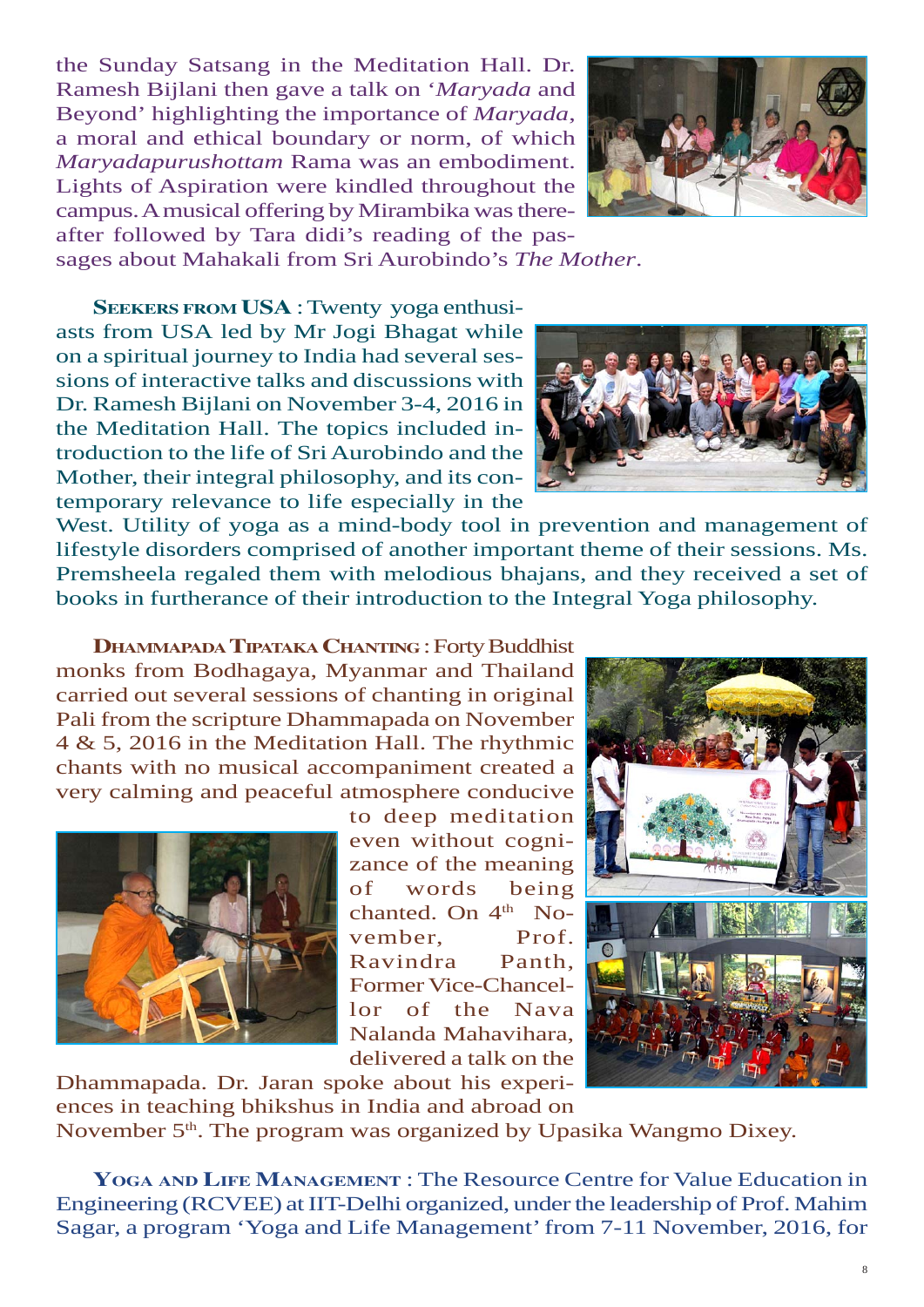teachers in Engineering and Management colleges in the country. The program, conducted largely in the Ashram with resource persons from the Ashram, at-

tracted 27 participants from several states, including Karnataka and Tamil Nadu. The participants stayed in the Ashram, did yogasanas and pranayamas guided by Dr Ramesh Bijlani and Ms Ranjana Swain in the morning, and attended theory sessions with Dr Bijlani later in the day. The sessions included Understand-

ing Yoga, The Technique of Meditation, Who am I, The Purpose of Life, Stress Management, and Nutrition, besides an introduction to Sri Aurobindo and the Mother. On 10 Nov, they were regaled with Bhajans by Ms. Sapna Mukherjee. On the last day, two sessions on 'consciousness-based management' were conducted by Acharya Navneet, an IIT-Kharagpur graduate and a scholar of Vedanta.

**BELED STUDENTS** VISIT : Two groups of BEIEd (Bachelor of Elementary Education) students of Shyama Prasad Mukherjee College (SPMC), 50 each, visited the Ashram during the period 12-17 November 2016. One of the groups spent the day in Mirambika Free Progress School on four days. The other group, led by Mr. Prakash Sahoo, stayed in the Ashram from 12-13 November 2016. Both groups spent the afternoon of 12 November with Dr Bijlani on a session that brought out the relevance

of the integral philosophy of Sri Aurobindo and the Mother to education, as well as to living a happy, healthy and meaningful life.

FUN & LEARNING EXPERIENCE FOR PRE-TEEN CHIL-**DREN** : Forty children of Indus World School in the age group 8-11 years stayed overnight in the Ashram from 13-14 November 2016. They had fun games and sports with Hira Das, an interactive session consisting of storytelling and singing with Dr Bijlani and Ms Pushpashree, a night trek, and plenty of outdoor fun in the Ashram.





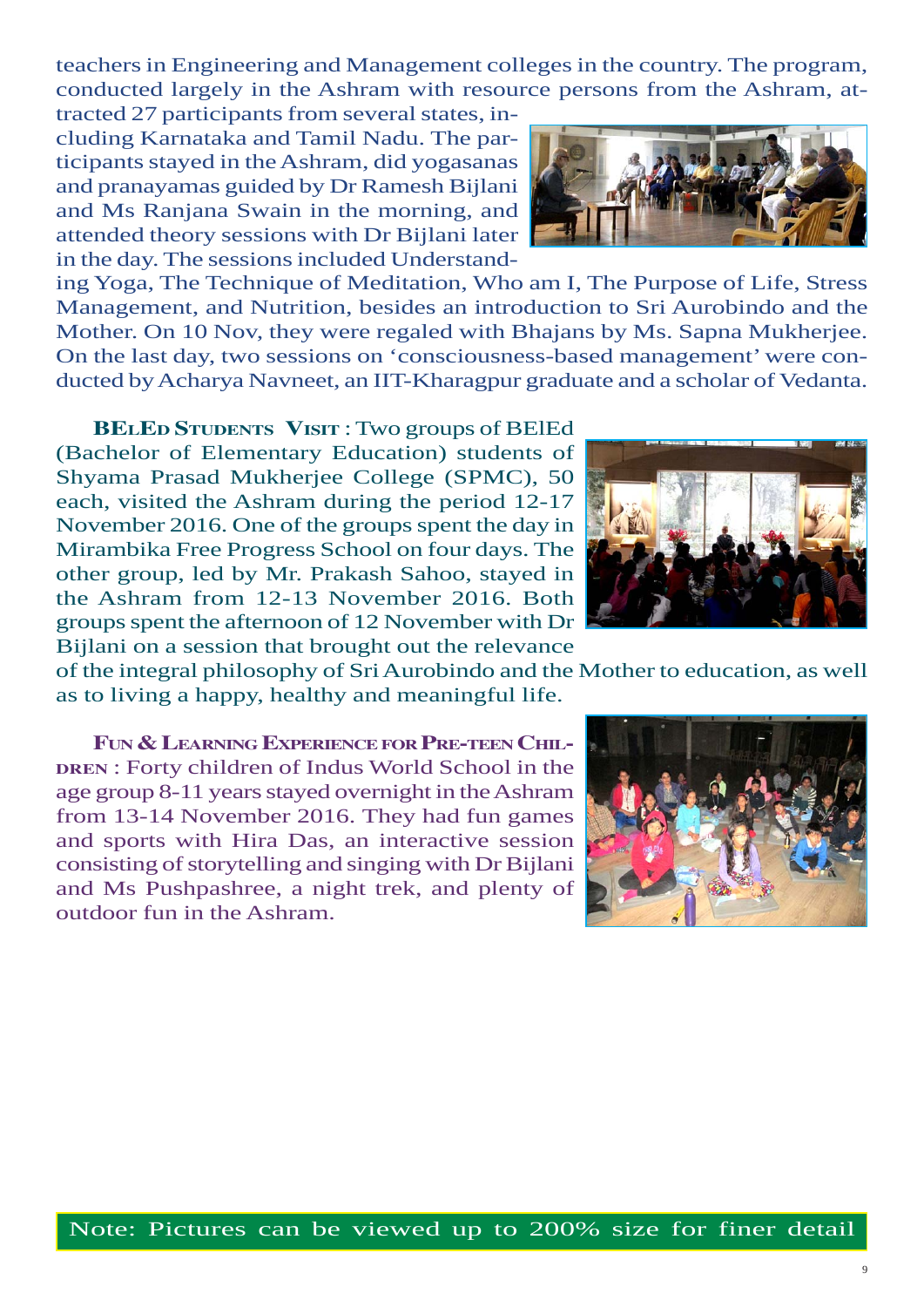## THE IDEAL OF HUMAN UNITY CHAPTER XXXVI A POSTSCRIPT CHAPTER [PART 1]

At the time when this book was being brought to its close, the first attempt at the foundation of some initial hesitating beginning of the new world-order, which both governments and peoples had begun to envisage as a permanent necessity if there was to be any order in the world at all, was under debate and consideration but had not yet been given a concrete and practical form; but this had to come and eventually a momentous beginning was made. It took the name and appearance of what was called a League of Nations. It was not happy in its conception, well-inspired in its formation or destined to any considerable longevity or a supremely successful career. But that such an organised endeavour should be launched at all and proceed on its way for some time without an early breakdown was in itself an event of capital importance and meant the initiation of a new era in world history; especially, it was an initiative which, even if it failed, could not be allowed to remain without a sequel but had to be taken up again until a successful solution has safeguarded the future of mankind, not only against continued disorder and lethal peril but against destructive possibilities which could easily prepare the collapse of civilisation and perhaps eventually something even that could be described as the suicide of the human race. Accordingly, the League of Nations disappeared but was replaced by the United Nations Organisation which now stands in the forefront of the world and struggles towards some kind of secure permanence and success in the great and far-reaching endeavour on which depends the world's future.

This is the capital event, the crucial and decisive outcome of the world-wide tendencies which Nature has set in motion for her destined purpose. In spite of the constant shortcomings of human effort and its stumbling mentality, in spite of adverse possibilities that may baulk or delay for a time the success of this great adventure, it is in this event that lies the determination of what must be. All the catastrophes that have attended this course of events and seem to arise of purpose in order to prevent the working out of her intention have not prevented, and even further catastrophes will not prevent, the successful emergence and development of an enterprise which has become a necessity for the progress and perhaps the very existence of the race. Two stupendous and world-devastating wars have swept over the globe and have been accompanied or followed by revolutions with far-reaching consequences which have altered the political map of the earth and the international balance, the once fairly stable equilibrium of five continents, and changed the whole future. A third still more disastrous war with a prospect of the use of weapons and other scientific means of destruction far more fatal and of wider reach than any ever yet invented, weapons whose farspread use might bring down civilisation with a crash and whose effects might tend towards something like extermination on a large scale, looms in prospect; the constant apprehension of it weighs upon the mind of the nations and stimulates them towards further preparations for war and creates an atmosphere of prolonged antagonism, if not yet of conflict, extending to what is called "cold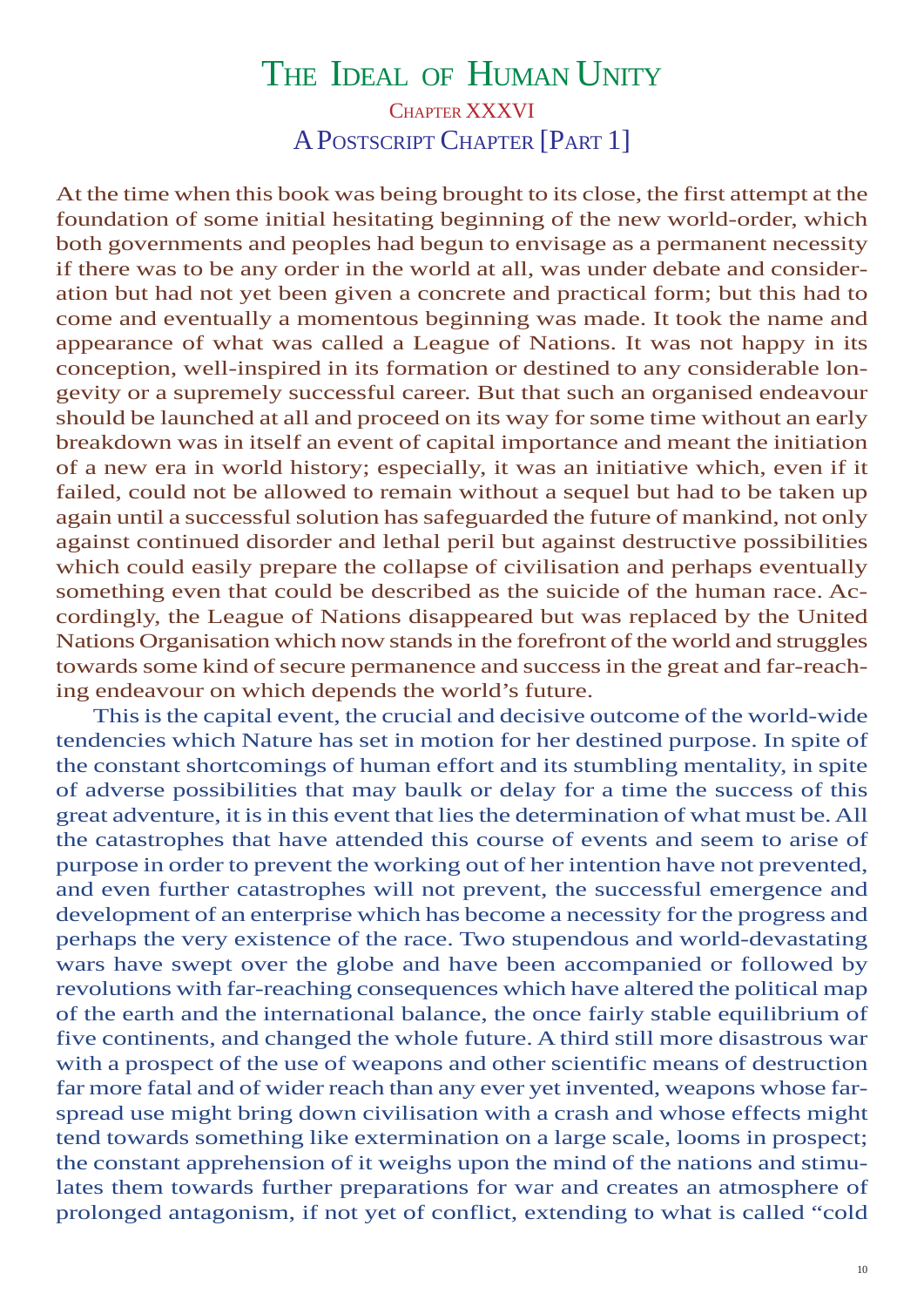war" even in times of peace. But the two wars that have come and gone have not prevented the formation of the first and second considerable efforts towards the beginning of an attempt at union and the practical formation of a concrete body, an organised instrument with that object: rather they have caused and hastened this new creation. The League of Nations came into being as a direct consequence of the first war, the U.N.O. similarly as a consequence of the second world-wide conflict. If the third war which is regarded by many if not by most as inevitable does come, it is likely to precipitate as inevitably a further step and perhaps the final outcome of this great world-endeavour. Nature uses such means, apparently opposed and dangerous to her intended purpose, to bring about the fruition of that purpose. As in the practice of the spiritual science and art of Yoga one has to raise up the psychological possibilities which are there in the nature and stand in the way of its spiritual perfection and fulfilment so as to eliminate them, even, it may be, the sleeping possibilities which might arise in future to break the work that has been done, so too Nature acts with the world-forces that meet her on her way, not only calling up those which will assist her but raising too, so as to finish with them, those that she knows to be the normal or even the unavoidable obstacles which cannot but start up to impede her secret will. This one has often seen in the history of mankind; one sees it exampled today with an enormous force commensurable with the magnitude of the thing that has to be done. But always these resistances turn out to have assisted by the resistance much more than they have impeded the intention of the great Creatrix and her Mover.

We may then look with a legitimate optimism on what has been hitherto achieved and on the prospects of further achievement in the future. This optimism need not and should not blind us to undesirable features, perilous tendencies and the possibilities of serious interruptions in the work and even disorders in the human world that might possibly subvert the work done. As regards the actual conditions of the moment it may even be admitted that most men nowadays look with dissatisfaction on the defects of the United Nations Organisation and its blunders and the malignancies that endanger its existence and many feel a growing pessimism and regard with doubt the possibility of its final success. This pessimism it is unnecessary and unwise to share; for such a psychology tends to bring about or to make possible the results which it predicts but which need not at all ensue. At the same time, we must not ignore the danger. The leaders of the nations, who have the will to succeed and who will be held responsible by posterity for any avoidable failure, must be on guard against unwise policies or fatal errors; the deficiencies that exist in the organisation or its constitution have to be quickly remedied or slowly and cautiously eliminated; if there are obstinate oppositions to necessary change, they have somehow to be overcome or circumvented without breaking the institution; progress towards its perfection, even if it cannot be easily or swiftly made, must yet be undertaken and the frustration of the world's hope prevented at any cost. There is no other way for mankind than this, unless indeed a greater way is laid open to it by the Power that guides through some delivering turn or change in human will or human nature or some sudden evolutionary progress, a not easily foreseeable leap, *saltus*, which will make another and greater solution of our human destiny feasible.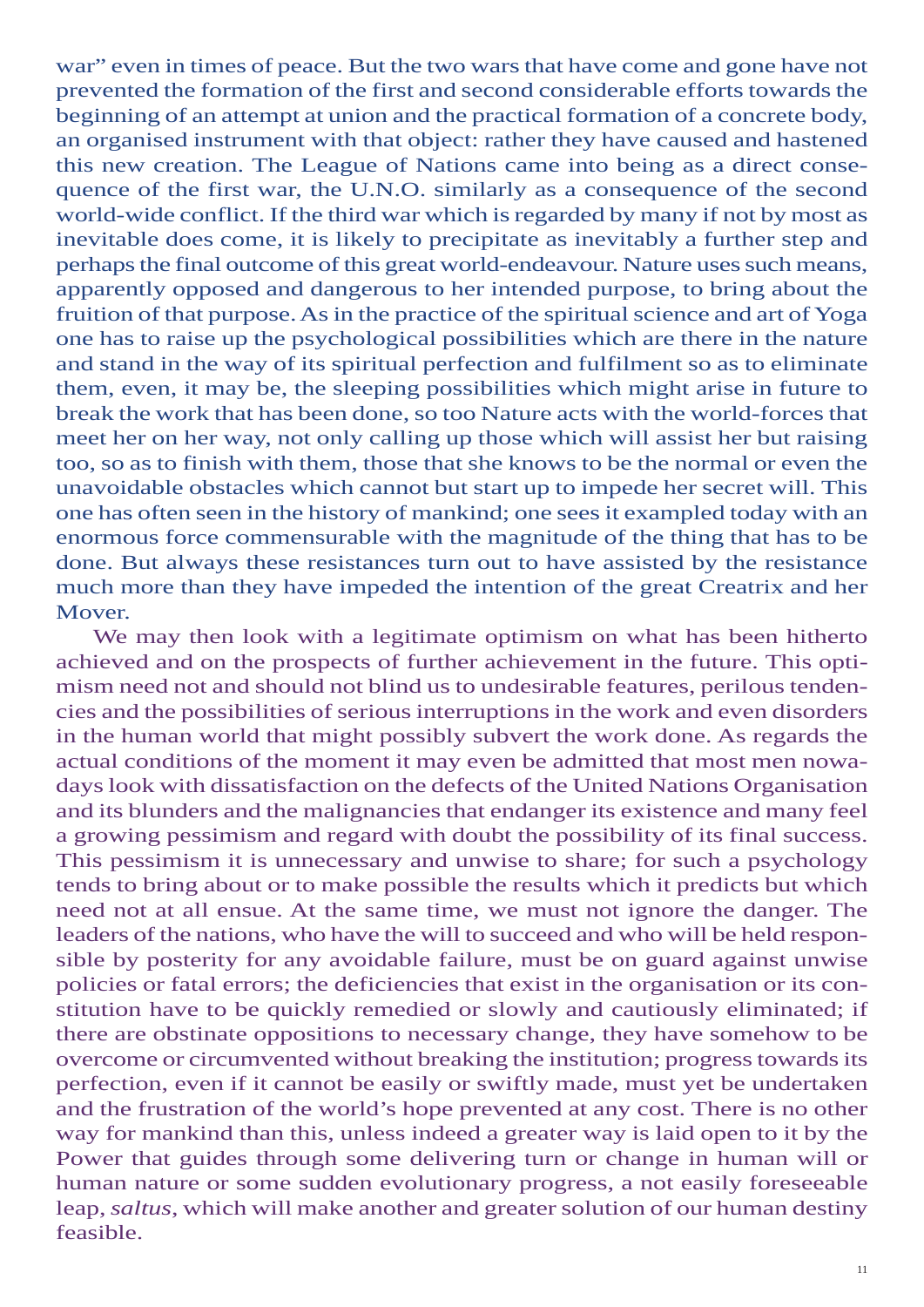In the first idea and form of a beginning of world-union which took the shape of the League of Nations, although there were errors in the structure such as the insistence on unanimity which tended to sterilise, to limit or to obstruct the practical action and effectuality of the League, the main defect was inherent in its conception and in its general build, and that again arose naturally and as a direct consequence from the condition of the world at that time. The League of Nations was in fact an oligarchy of big Powers each drawing behind it a retinue of small States and using the general body so far as possible for the furtherance of its own policy much more than for the general interest and the good of the world at large. This character came out most in the political sphere, and the manoeuvres and discords, accommodations and compromises inevitable in this condition of things did not help to make the action of the League beneficial or effective as it purposed or set out to be. The absence of America and the position of Russia had helped to make the final ill-success of this first venture a natural consequence, if not indeed unavoidable. In the constitution of the U.N.O. an attempt was made, in principle at least, to escape from these errors; but the attempt was not thoroughgoing and not altogether successful. A strong surviving element of oligarchy remained in the preponderant place assigned to the five great Powers in the Security Council and was clinched by the device of the veto; these were concessions to a sense of realism and the necessity of recognising the actual condition of things and the results of the second great war and could not perhaps have been avoided, but they have done more to create trouble, hamper the action and diminish the success of the new institution than anything else in its make-up or the way of action forced upon it by the world situation or the difficulties of a combined working inherent in its very structure. A too hasty or radical endeavour to get rid of these defects might lead to a crash of the whole edifice; to leave them unmodified prolongs a malaise, an absence of harmony and smooth working and a consequent discredit and a sense of limited and abortive action, cause of the wide-spread feeling of futility and regard of doubt the world at large has begun to cast on this great and necessary institution which was founded with such high hopes and without which world conditions would be infinitely worse and more dangerous, even perhaps irremediable. A third attempt, the substitution of a differently constituted body, could only come if this institution collapsed as the result of a new catastrophe: if certain dubious portents fulfil their menace, it might emerge into being and might even this time be more successful because of an increased and a more general determination not to allow such a calamity to occur again; but it would be after a third cataclysmal struggle which might shake to its foundations the international structure now holding together after two upheavals with so much difficulty and unease. Yet, even in such a contingency, the intention in the working of Nature is likely to overcome the obstacles she has herself raised up and they may be got rid of once and for all. But for that it will be necessary to build, eventually at least, a true World-State without exclusions and on a principle of equality into which considerations of size and strength will not enter. These may be left to exercise whatever influence is natural to them in a well-ordered harmony of the world's peoples safeguarded by the law of a new international order. A sure justice, a fundamental equality and combination of rights and interests must be the law of this World-State and the basis of its entire edifice.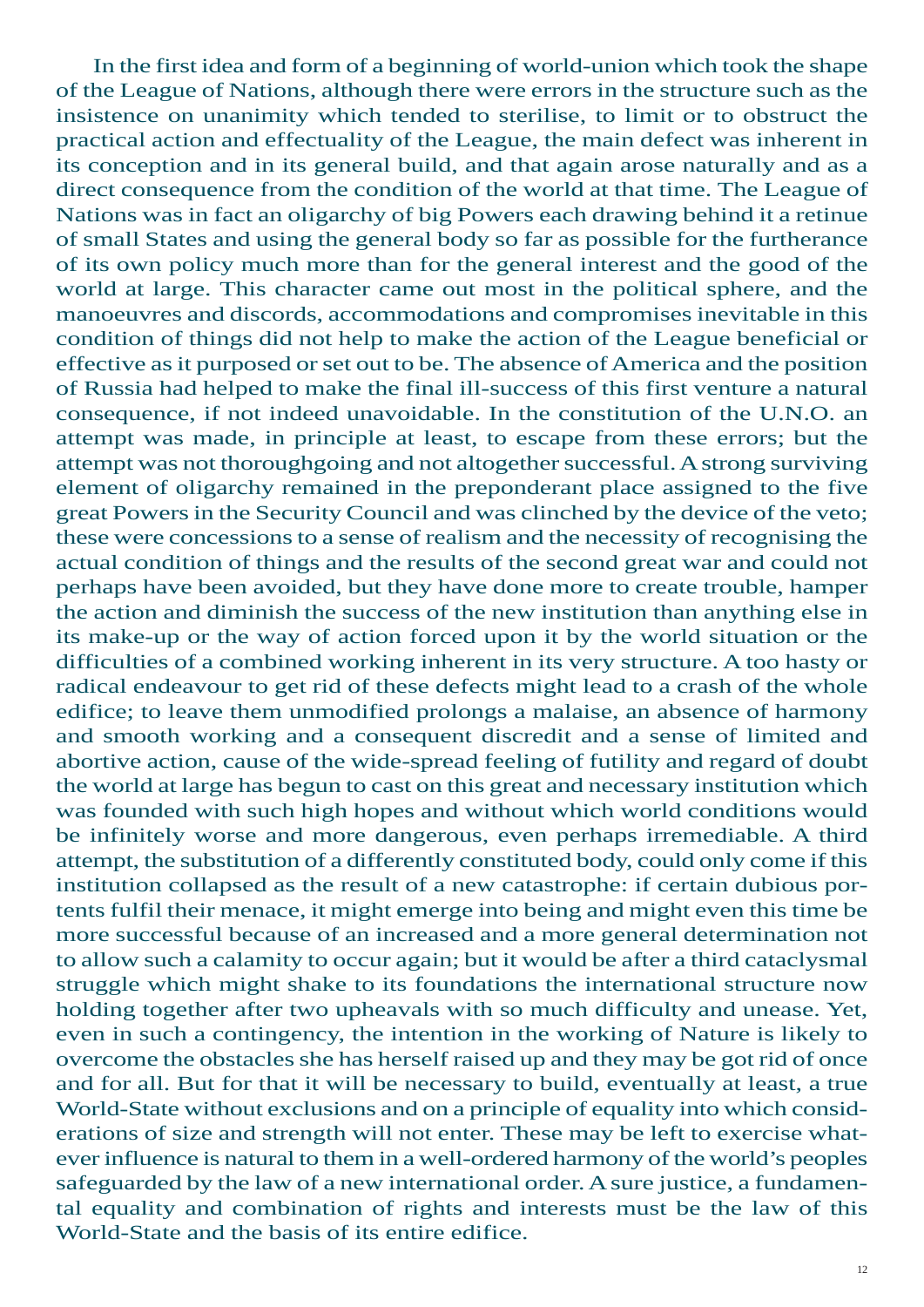The real danger at the present second stage of the progress towards unity lies not in any faults, however serious, in the building of the United Nations Assembly but in the division of the peoples into two camps which tend to be natural opponents and might at any moment become declared enemies irreconcilable and even their common existence incompatible. This is because the so-called Communism of Bolshevist Russia came to birth as the result, not of a rapid evolution, but of an unprecedentedly fierce and prolonged revolution sanguinary in the extreme and created an autocratic and intolerant State system founded upon a war of classes in which all others except the proletariat were crushed out of existence, "liquidated", upon a "dictatorship of the proletariat" or rather of a narrow but all powerful party system acting in its name, a Police State, and a mortal struggle with the outside world: the fierceness of this struggle generated in the minds of the organisers of the new State a fixed idea of the necessity not only of survival but of continued struggle and the spread of its domination until the new order had destroyed the old or evicted it, if not from the whole earth, yet from the greater part of it and the imposition of a new political and social gospel or its general acceptance by the world's peoples. But this condition of things might change, lose its acrimony and full consequence, as it has done to some degree, with the arrival of security and the cessation of the first ferocity, bitterness and exasperation of the conflict; the most intolerant and oppressive elements of the new order might have been moderated and the sense of incompatibility or inability to live together or side by side would then have disappeared and a more secure *modus vivendi* been made possible. If much of the unease, the sense of inevitable struggle, the difficulty of mutual toleration and economic accommodation still exists, it is rather because the idea of using the ideological struggle as a means for world domination is there and keeps the nations in a position of mutual apprehension and preparation for armed defence and attack than because the coexistence of the two ideologies is impossible. If this element is eliminated, a world in which these two ideologies could live together, arrive at an economic interchange, draw closer together, need not be at all out of the question; for the world is moving towards a greater development of the principle of State control over the life of the community, and a congeries of socialistic States on the one hand, and on the other, of States coordinating and controlling a modified Capitalism might well come to exist side by side and develop friendly relations with each other. Even a World-State in which both could keep their own institutions and sit in a common assembly might come into being and a single world-union on this foundation would not be impossible. This development is indeed the final outcome which the foundation of the U.N.O. presupposes; for the present organisation cannot be itself final, it is only an imperfect beginning useful and necessary as a primary nucleus of that larger institution in which all the peoples of the earth can meet each other in a single international unity: the creation of a World-State is, in a movement of this kind, the one logical and inevitable ultimate outcome.

This view of the future may under present circumstances be stigmatised as a too facile optimism, but this turn of things is quite as possible as the more disastrous turn expected by the pessimists, since the cataclysm and crash of civilisation sometimes predicted by them need not at all be the result of a new war. Mankind has a habit of surviving the worst catastrophes created by its own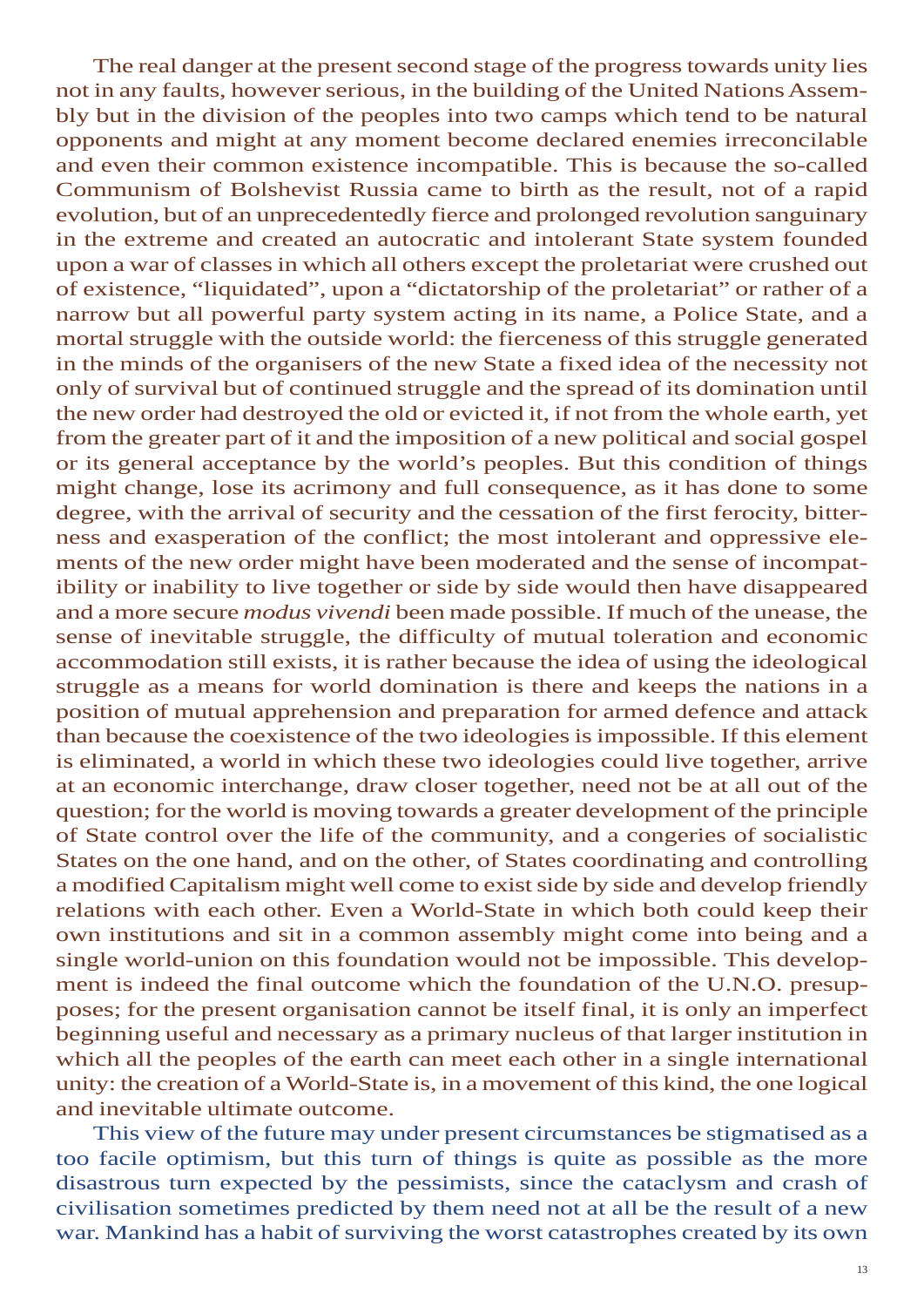errors or by the violent turns of Nature and it must be so if there is any meaning in its existence, if its long history and continuous survival is not the accident of a fortuitously self-organising Chance, which it must be in a purely materialistic view of the nature of the world. If man is intended to survive and carry forward the evolution of which he is at present the head and, to some extent, a halfconscious leader of its march, he must come out of his present chaotic international life and arrive at a beginning of organised united action; some kind of World-State, unitary or federal, or a confederacy or a coalition he must arrive at in the end; no smaller or looser expedient would adequately serve the purpose. In that case, the general thesis advanced in this book would stand justified andwe can foreshadow with some confidence the main line of advance which the course of events is likely to take, at least the main trend of the future history of the human peoples.

The question now put by evolving Nature to mankind is whether its existing international system, if system it can be called, a sort of provisional order maintained with constant evolutionary or revolutionary changes, cannot be replaced by a willed and thought-out fixed arrangement, a true system, eventually a real unity serving all the common interests of the earth's peoples. An original welter and chaos with its jumble of forces forming, wherever it could, larger or smaller masses of civilisation and order which were in danger of crumbling or being shaken to pieces by attacks from the outer chaos was the first attempt at cosmos successfully arrived at by the genius of humanity. This was finally replaced by something like an international system with the elements of what could be called international law or fixed habits of intercommunication and interchange which allowed the nations to live together in spite of antagonisms and conflicts, a security alternating with precariousness and peril and permitting of too many ugly features, however local, of oppression, bloodshed, revolt and disorder, not to speak of wars which sometimes devastated large areas of the globe. The indwelling deity who presides over the destiny of the race has raised in man's mind and heart the idea, the hope of a new order which will replace the old unsatisfactory order and substitute for it conditions of the world's life which will in the end have a reasonable chance of establishing permanent peace and wellbeing. This would for the first time turn into an assured fact the ideal of human unity which, cherished by a few, seemed for so long a noble chimera; then might be created a firm ground of peace and harmony and even a free room for the realisation of the highest human dreams, for the perfectibility of the race, a perfect society, a higher upward evolution of the human soul and human nature. It is for the men of our day and, at the most, of tomorrow to give the answer. For, too long a postponement or too continued a failure will open the way to a series of increasing catastrophes which might create a too prolonged and disastrous confusion and chaos and render a solution too difficult or impossible; it might even end in something like an irremediable crash not only of the present worldcivilisation but of all civilisation. A new, a difficult and uncertain beginning might have to be made in the midst of the chaos and ruin after perhaps an extermination on a large scale, and a more successful creation could be predicted only if a way was found to develop a better humanity or perhaps a greater, a superhuman race.